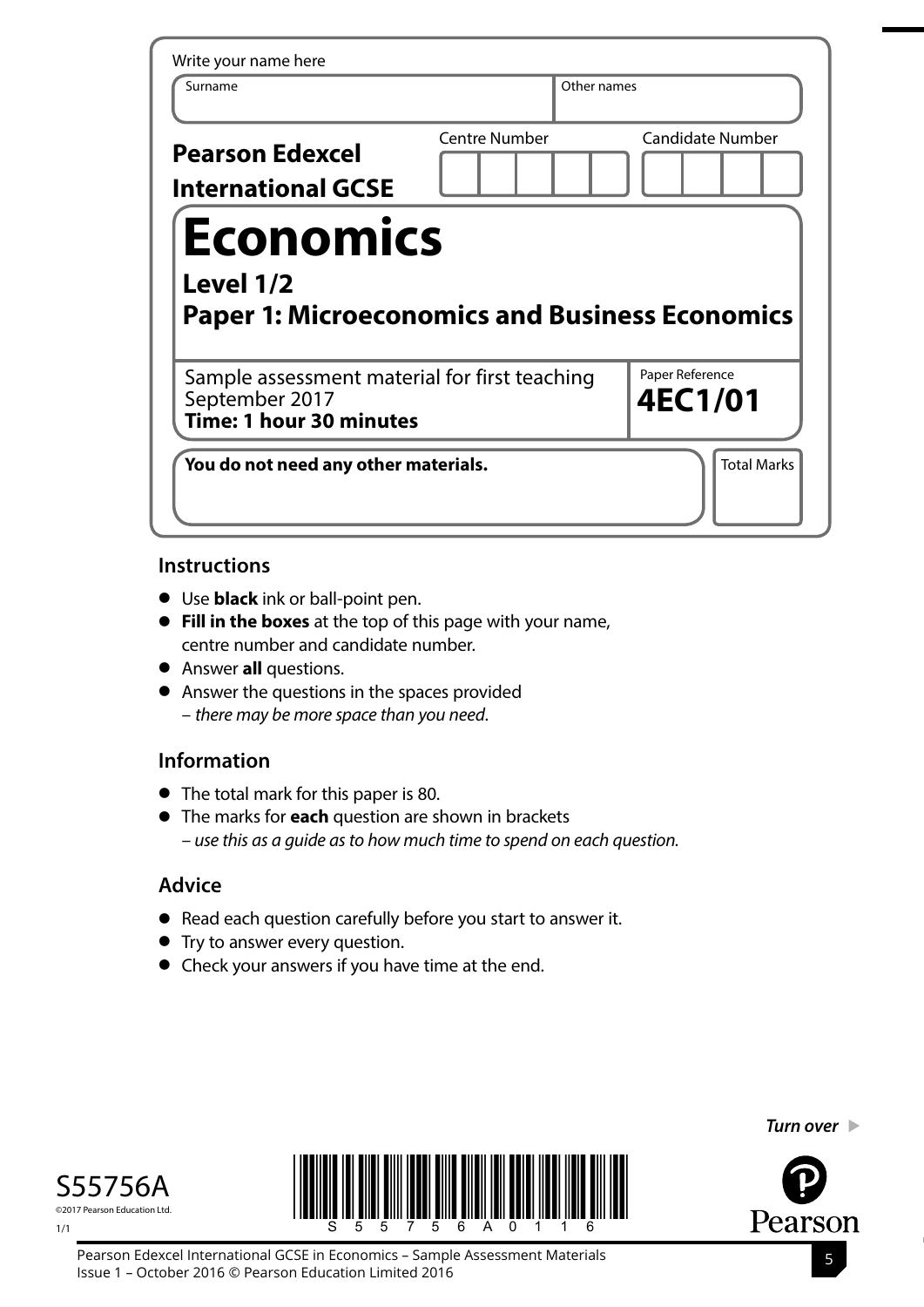Some questions must be answered with a cross in a box  $\boxtimes$ . If you change your mind about an answer, put a line through the box  $\boxtimes$  and then mark your new answer with a cross  $\boxtimes$ .

### Answer ALL questions. Write your answers in the spaces provided.

(a) What is the name given to a firm that dominates a market? 1

|  | $\Box$   <b>A</b> A monopoly firm        |
|--|------------------------------------------|
|  | $\boxtimes$   <b>B</b> An oligopoly firm |
|  | $\Box$ <b>C</b> A primary sector firm    |
|  | $\Box$ <b>D</b> A secondary sector firm  |

(b) A firm has a variable cost of  $\epsilon$ 25 and charges a price of  $\epsilon$ 75 per item. It sells 30000 items. What is the total revenue for the firm?

 $(1)$ 

 $(2)$ 

 $(1)$ 

 $(1)$ 

 $(1)$ 

|  | $\Box$   A $\in$ 400                                                                                                                                                                                                                                                                                                                                                                                                                                                                       |
|--|--------------------------------------------------------------------------------------------------------------------------------------------------------------------------------------------------------------------------------------------------------------------------------------------------------------------------------------------------------------------------------------------------------------------------------------------------------------------------------------------|
|  | $\blacksquare$   <b>B</b> $\in$ 30075                                                                                                                                                                                                                                                                                                                                                                                                                                                      |
|  | $\blacksquare$ $\blacksquare$ $\blacksquare$ $\blacksquare$ $\blacksquare$ $\blacksquare$ $\blacksquare$ $\blacksquare$ $\blacksquare$ $\blacksquare$ $\blacksquare$ $\blacksquare$ $\blacksquare$ $\blacksquare$ $\blacksquare$ $\blacksquare$ $\blacksquare$ $\blacksquare$ $\blacksquare$ $\blacksquare$ $\blacksquare$ $\blacksquare$ $\blacksquare$ $\blacksquare$ $\blacksquare$ $\blacksquare$ $\blacksquare$ $\blacksquare$ $\blacksquare$ $\blacksquare$ $\blacksquare$ $\blacks$ |
|  | $\boxtimes$   <b>D</b> $\in$ 2250000                                                                                                                                                                                                                                                                                                                                                                                                                                                       |

(c) What is meant by privatisation?

(d) Define the term public sector.

(e) Define the term profit.

DO NOT WRITE IN THIS AREA

**DO NOT WRITE IN THIS AREA** 

Pearson Edexcel International GCSE in Economics - Sample Assessment Materials Issue 1 - October 2016 © Pearson Education Limited 2016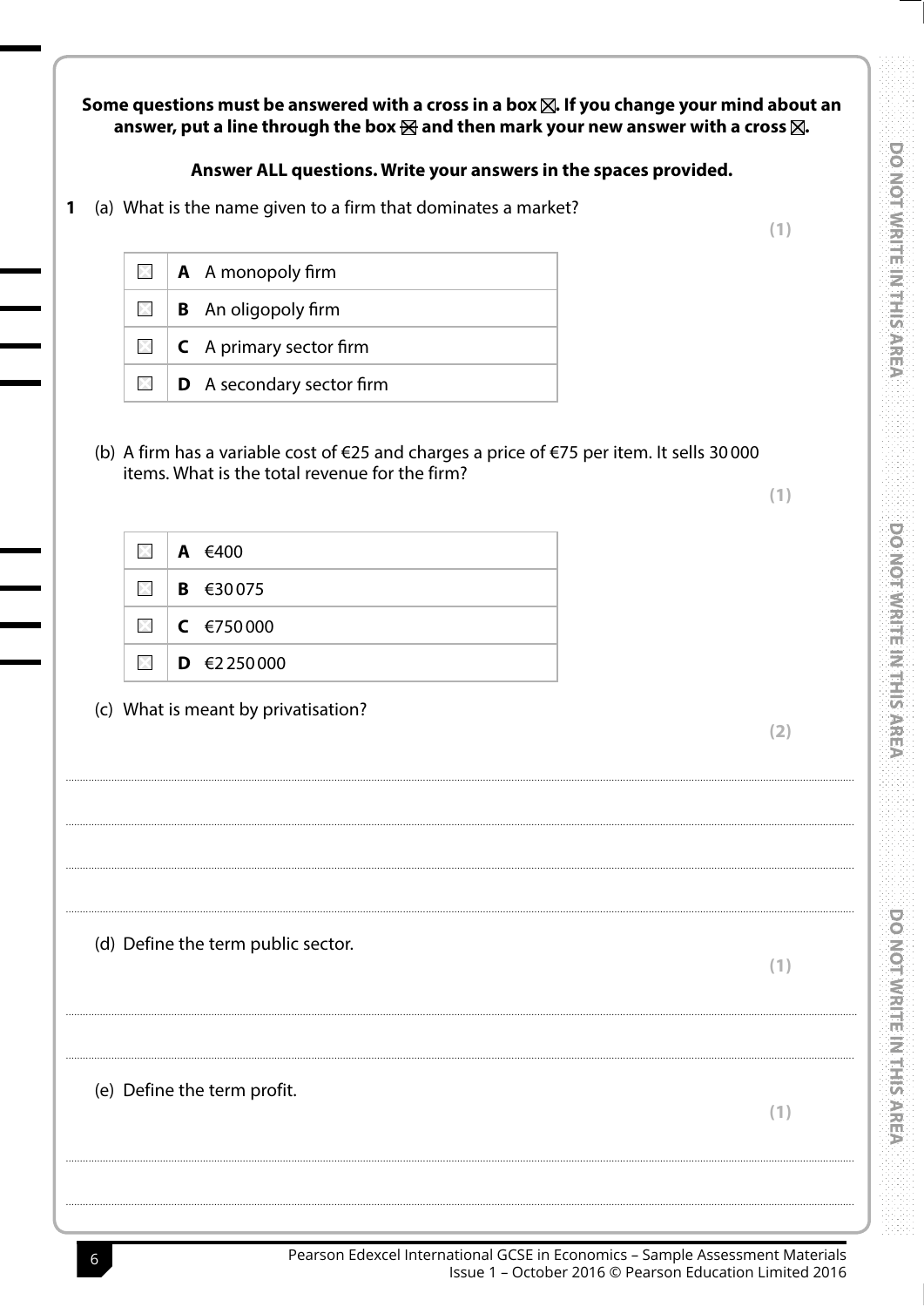A firm makes 1000 items. Its total revenue, total costs and total variable costs are given in Figure 1.

| <b>Quantity</b> | <b>Total revenue</b> | <b>Total fixed costs</b> | Total variable costs |
|-----------------|----------------------|--------------------------|----------------------|
| 1000            | £150000              | £45 000                  | £58000               |

## **Figure 1**

(f) Using the data in Figure 1, calculate the profit earned by the firm when it makes 1000 items. You are advised to show your working.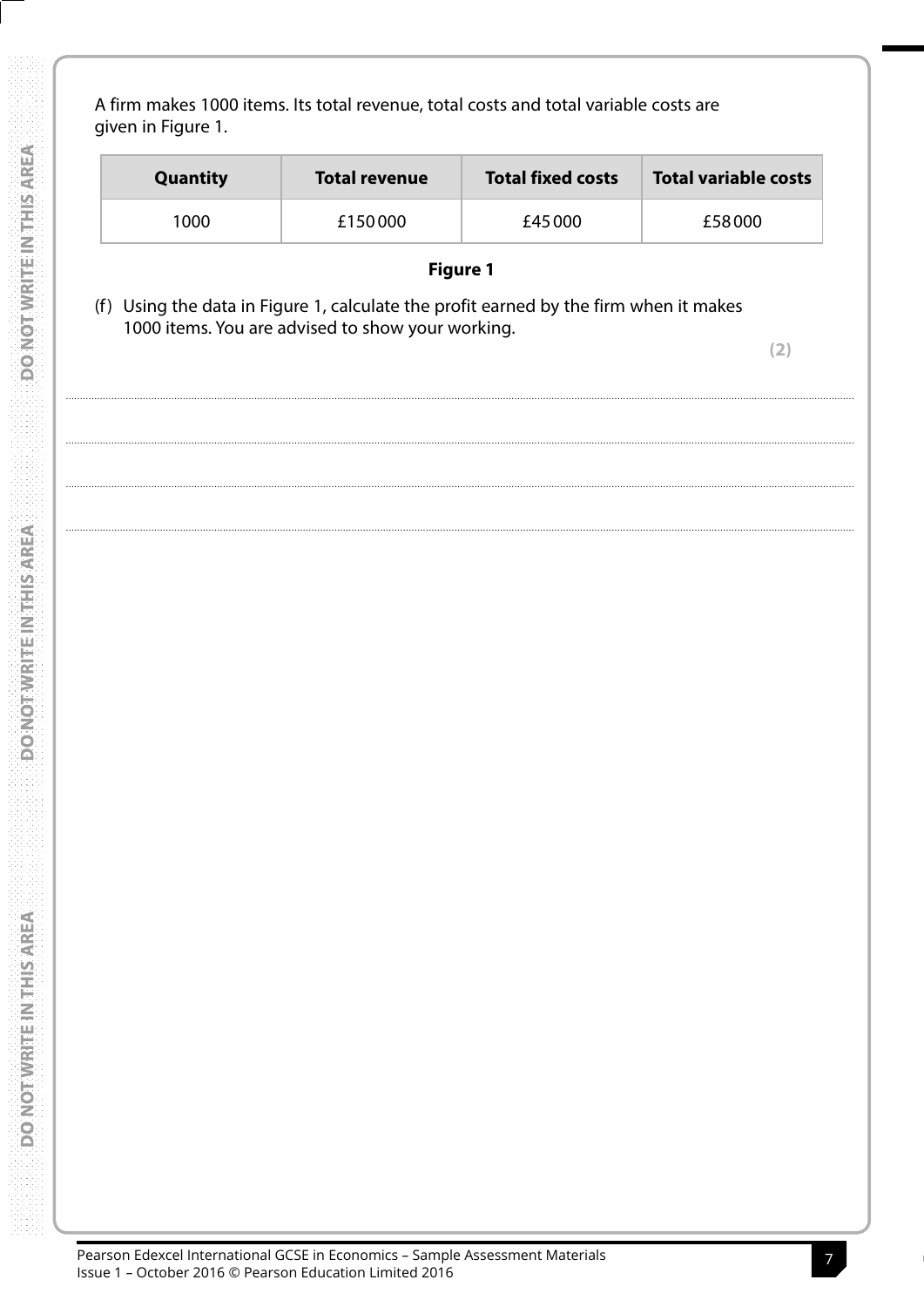(g) Using the diagram below, draw the effects of the introduction of a subsidy paid to producers on equilibrium price and quantity. Label the new curve, the new equilibrium price and quantity.





Some farmers have seen the price they receive for their crop fall. This means the income they earn has fallen. To support farmers the government pays them a subsidy.

(h) Explain one disadvantage of the government introducing subsidies to support farmers.

 $(3)$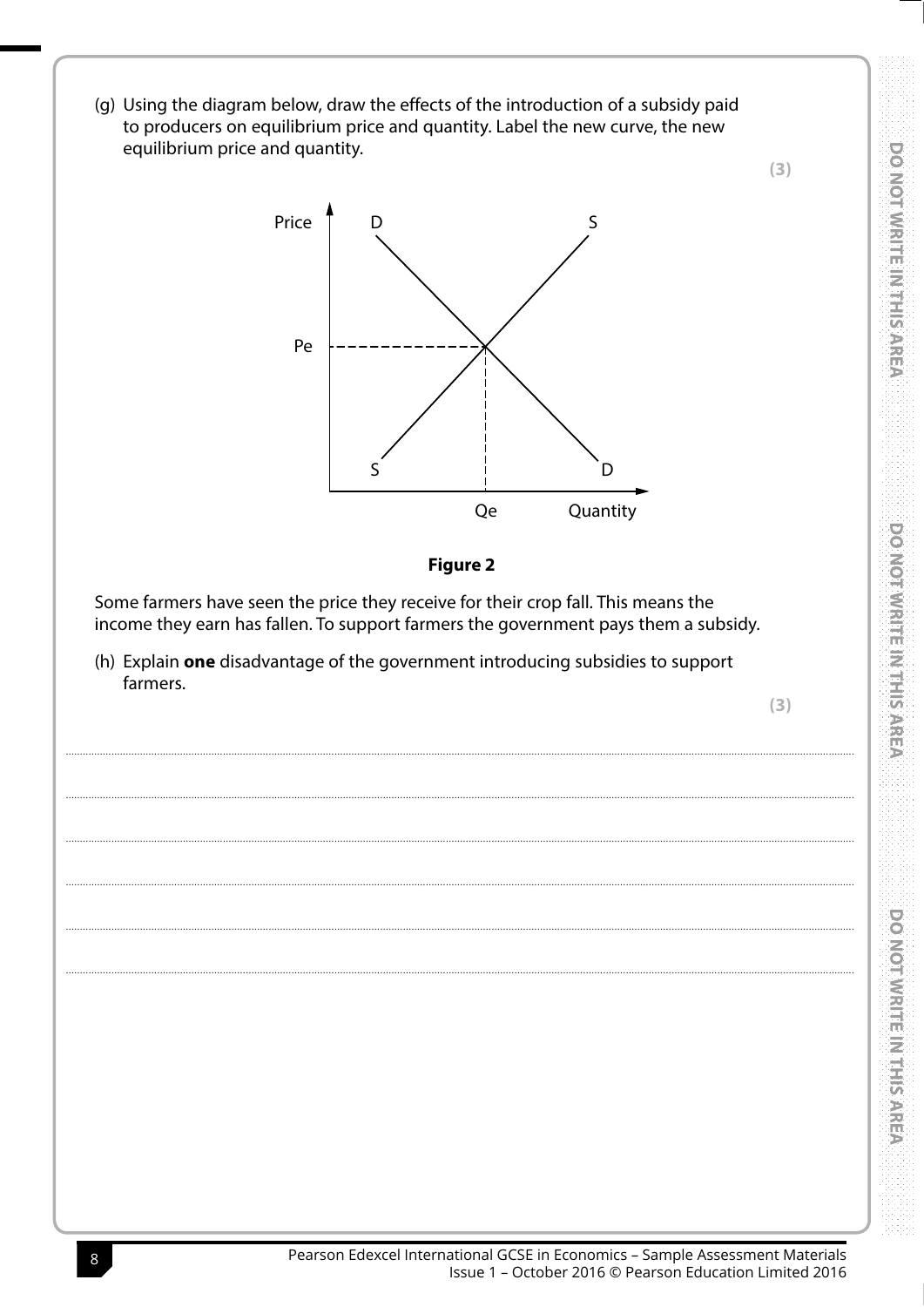The UK government has introduced an indirect tax on drinks that contain high levels of sugar. The tax should reduce the consumption of high sugar drinks. Some argue that brands like Coca-Cola® and Pepsi® have price inelastic demand because customers are loyal to these brands.

(i) With reference to the data above and your knowledge of economics, analyse the impact of the introduction of an indirect tax on the consumption of Coca-Cola and Pepsi.

(Total for Question 1 = 20 marks)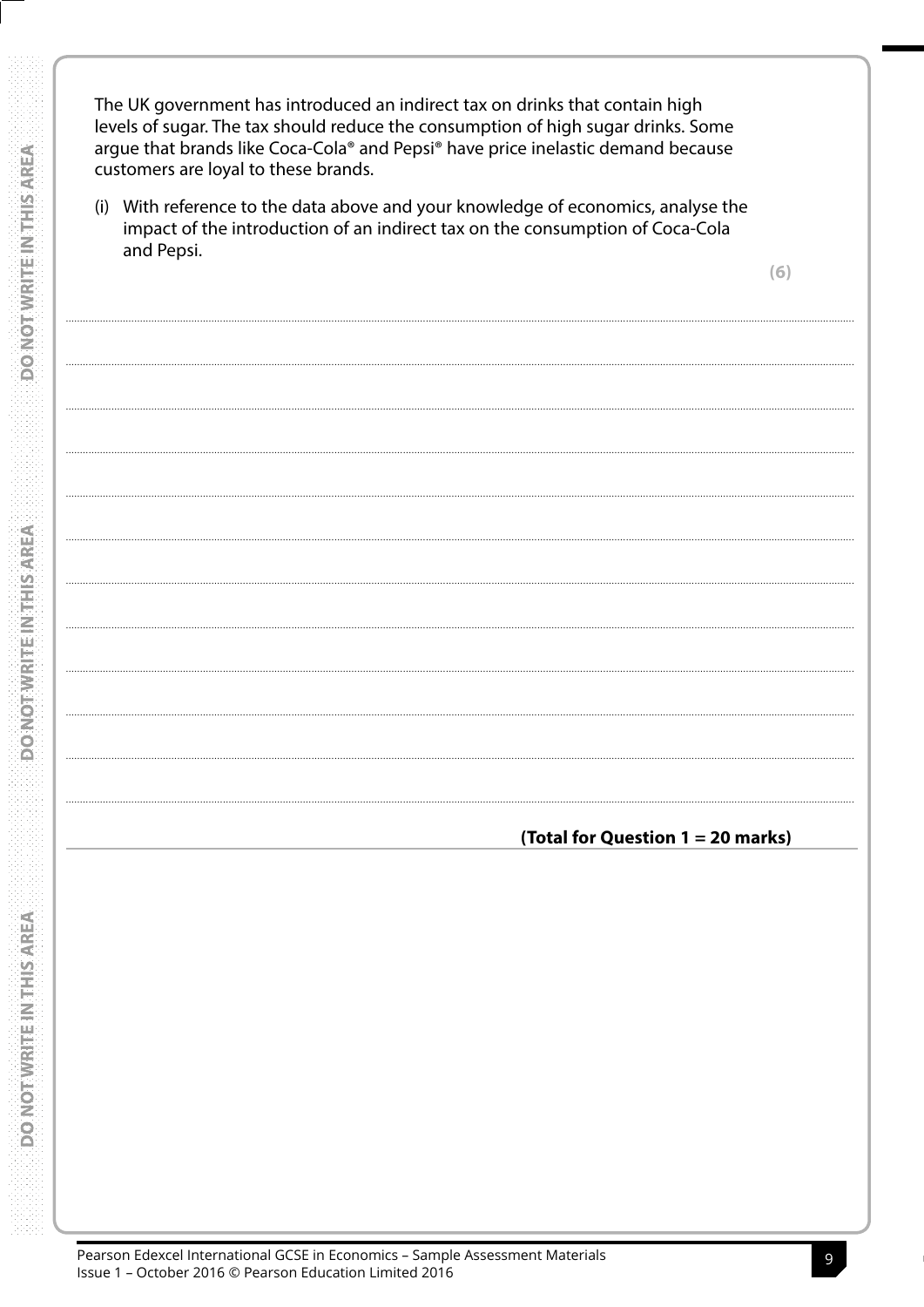2 Young Tablet Covers is a firm based in Hong Kong. It produces colourful covers designed for children to protect their tablet computers. The quantity demanded and quantity supplied at different prices is shown in Figure 3.

| <b>Price in</b><br><b>Hong Kong dollars (HKD)</b> | <b>Quantity demanded</b><br>per week | <b>Quantity supplied</b><br>per week |
|---------------------------------------------------|--------------------------------------|--------------------------------------|
| 100                                               | 900                                  | 400                                  |
| 110                                               | 750                                  | 500                                  |
| 120                                               | 600                                  | 600                                  |
| 130                                               | 450                                  | 700                                  |

#### **Figure 3**

(a) With reference to the data in Figure 3, what is the equilibrium price of a tablet cover?

 $(1)$ 

**DO NOT WRITE IN THIS AREA** 

DO NOT WRITE IN THIS AREA

**DO NOT WRITE IN THIS AREA** 

| $\mathbf{X}$   | <b>A</b> 100 HKD |
|----------------|------------------|
| $\mathbb{X}$   | <b>B</b> 110 HKD |
|                | $\Box$ C 120 HKD |
| $\mathbb{X}$ . | <b>D</b> 130 HKD |

(b) With reference to the data in Figure 3, what is the excess demand or supply when the price of a tablet cover is 100 HKD?

|  | $\Box$   A The excess demand will be 250 tablet covers        |
|--|---------------------------------------------------------------|
|  | $\Box$   <b>B</b> The excess demand will be 500 tablet covers |
|  | $\Box$ <b>C</b> The excess supply will be 250 tablet covers   |
|  | $\Box$ <b>D</b> The excess supply will be 500 tablet covers   |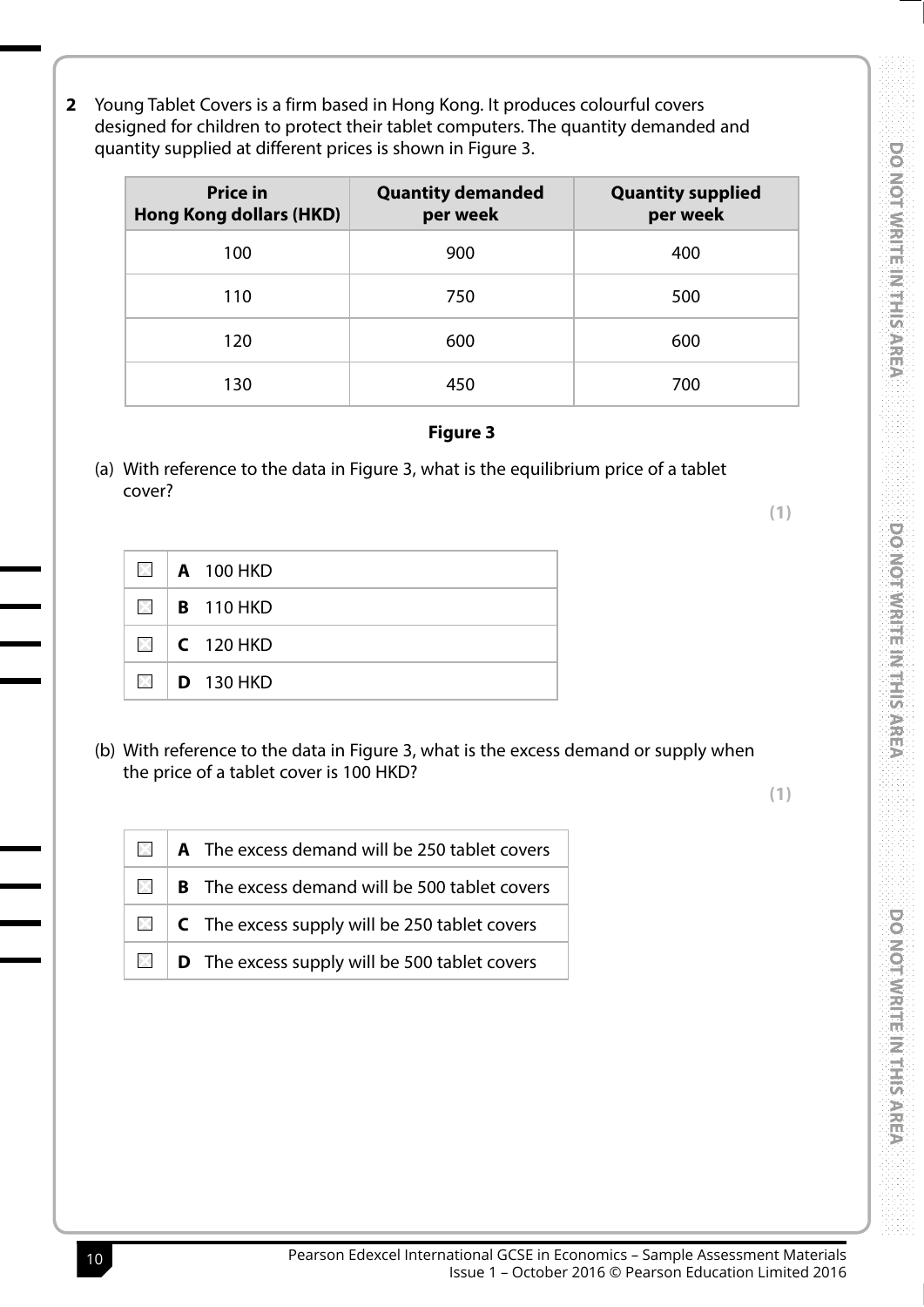(c) (i) State the formula for price elasticity of demand.  $(1)$ (ii) Calculate the price elasticity of demand for a tablet cover when price increases by 10% and quantity demanded falls by 20%. You are advised to show your working.  $(2)$ (d) State one factor that will cause the demand curve to shift to the right.  $(1)$ Bespoke Bikes manufactures bicycles. Each worker produces bicycles from start to finish. Bespoke Bikes has decided to introduce a division of labour in the production of its bicycles. (e) What is meant by the 'division of labour'?  $(2)$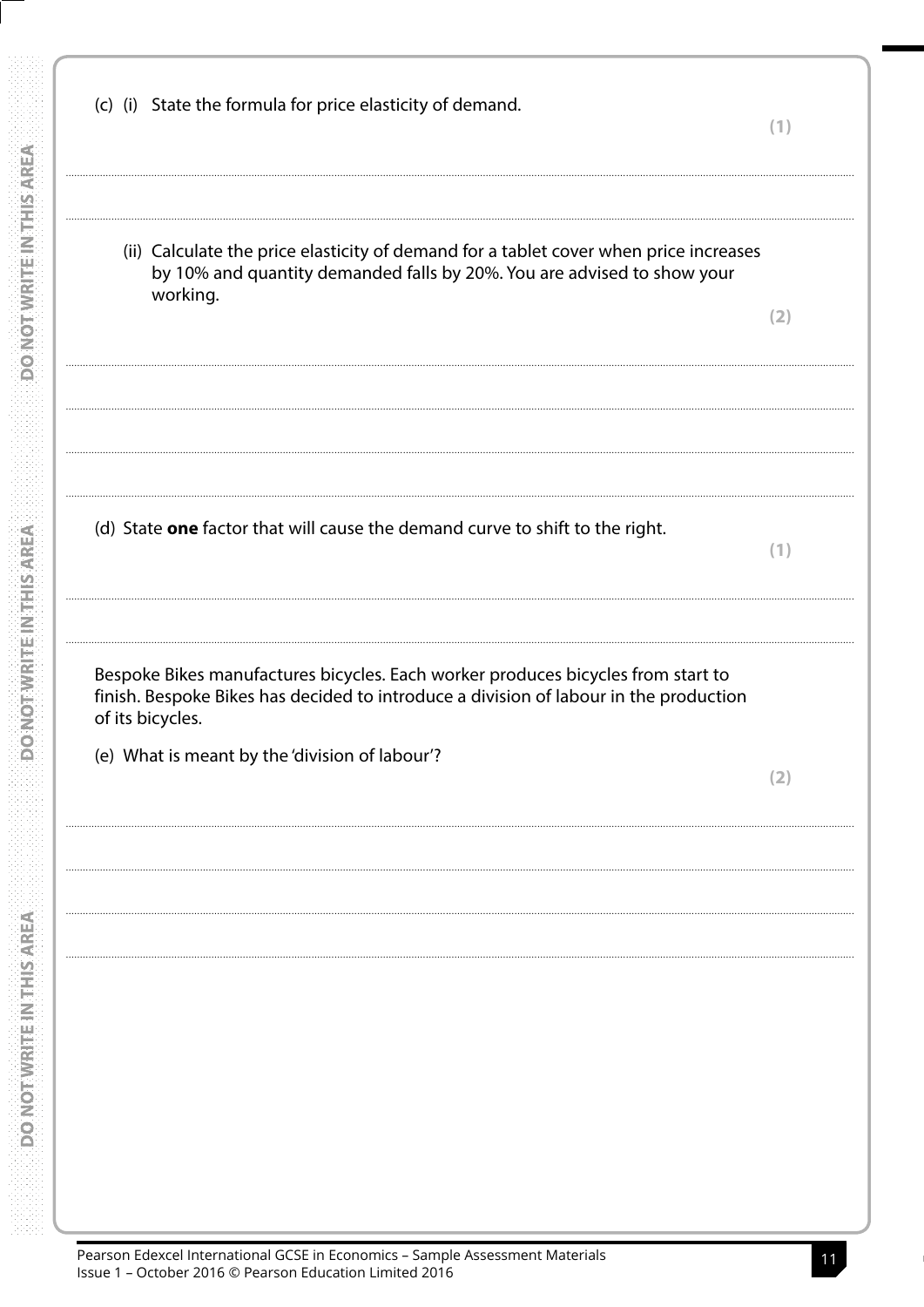|    | ×                        |                | ×. |   | × |   | ×. |
|----|--------------------------|----------------|----|---|---|---|----|
|    |                          |                |    |   |   |   |    |
| ï  | ٠                        | ï              | ٠  |   |   | ï | ٠  |
|    | ×                        |                | ×, |   |   | í | ×, |
|    | ٠                        |                | ٠  |   |   |   | i  |
|    | ×                        |                |    |   |   |   |    |
| ٠  | ä                        |                |    |   |   |   |    |
|    |                          |                |    |   |   |   |    |
| ٠  | i,                       |                |    |   |   |   |    |
| ×, | ٠                        |                |    |   |   |   |    |
| í  | i,                       |                |    |   |   |   |    |
| i  | ٠                        |                |    |   |   |   |    |
|    | i,                       | ۰              |    |   |   |   |    |
| ٠  | ٠                        |                |    |   |   |   |    |
|    |                          |                |    |   |   |   |    |
|    | ٠                        |                |    |   |   |   | r  |
|    | ٠                        |                |    |   |   |   |    |
|    |                          | ÷              |    |   |   |   |    |
|    | à.                       |                |    |   |   |   | ٠  |
| ٠  | i,                       |                |    |   |   |   | ٠  |
| ×  | à.                       | ı              |    |   |   |   | i  |
|    |                          | ú              |    |   |   |   |    |
|    | ×                        | ×              |    |   |   |   | à. |
| ٠  |                          | ×              |    |   |   |   |    |
| ٠  | ı                        | <b>College</b> |    |   |   |   |    |
|    | ٠                        |                |    |   |   |   |    |
|    | i.                       | -              |    |   |   |   |    |
| i  |                          |                |    |   |   |   |    |
| i  | ٠                        |                |    |   |   |   |    |
|    | i.                       |                |    |   |   |   |    |
|    | ٠                        | n              |    |   |   |   |    |
|    | i.                       | m              |    |   |   |   |    |
|    | ×                        | ∼              |    |   |   |   | ٠  |
|    | i,                       |                |    |   |   |   | ×  |
| i  | ×                        | m              |    |   |   |   |    |
|    | š                        |                |    |   |   |   | ï  |
| ٠  | ٠                        | ı              |    |   |   |   |    |
| i  | i,                       | ú.             |    |   |   |   |    |
| i  | ä                        | ÷              |    |   |   |   |    |
|    |                          |                |    |   |   |   |    |
| i  | ä                        |                |    |   |   |   |    |
|    | ×                        |                |    |   |   |   | ×  |
|    | ٠                        |                |    |   |   |   | ï  |
|    |                          | в              |    | ø |   |   |    |
|    | ٠                        |                |    |   |   |   |    |
| ٠  | $\overline{\phantom{a}}$ |                |    |   |   |   |    |
|    | ٠                        |                |    |   |   |   |    |
|    | i.                       |                |    |   |   |   |    |
| ï  |                          |                |    |   |   |   |    |
|    | ٠                        |                |    |   |   |   |    |
|    | i,                       |                |    |   |   |   | í  |

DO NOT WRITE IN THIS AREA

388

| (f) Explain one advantage of the division of labour for Bespoke Bikes.                                                                                                                                                                                                                                                                                                                                                                                                                           | (3) |
|--------------------------------------------------------------------------------------------------------------------------------------------------------------------------------------------------------------------------------------------------------------------------------------------------------------------------------------------------------------------------------------------------------------------------------------------------------------------------------------------------|-----|
|                                                                                                                                                                                                                                                                                                                                                                                                                                                                                                  |     |
|                                                                                                                                                                                                                                                                                                                                                                                                                                                                                                  |     |
|                                                                                                                                                                                                                                                                                                                                                                                                                                                                                                  |     |
| Bangladesh increased the minimum wage for clothing workers by 77% to 5,300 taka<br>(\$68) per month. The government in Bangladesh argued that the minimum wage<br>would help workers earn enough money to meet their basic needs. The higher wage<br>would encourage workers to be more productive. Businesses worry that the large<br>increase in wages will mean that they cannot afford to employ as many staff. There<br>are also concerns that higher wages will increase production costs. |     |
| (Source: adapted from 'Bangladesh poised to hike garment wages, but may not end<br>strikes', by Shyamantha Asokan, October 2013 http://www.reuters.com/<br>article/us-bangladesh-garments-wage-idUSBRE99K02M20131021)                                                                                                                                                                                                                                                                            |     |
| (g) With reference to the data above and your knowledge of economics, assess the<br>impact of an increase in the minimum wage for clothing workers in Bangladesh.                                                                                                                                                                                                                                                                                                                                | (9) |
|                                                                                                                                                                                                                                                                                                                                                                                                                                                                                                  |     |
|                                                                                                                                                                                                                                                                                                                                                                                                                                                                                                  |     |
|                                                                                                                                                                                                                                                                                                                                                                                                                                                                                                  |     |
|                                                                                                                                                                                                                                                                                                                                                                                                                                                                                                  |     |
|                                                                                                                                                                                                                                                                                                                                                                                                                                                                                                  |     |
|                                                                                                                                                                                                                                                                                                                                                                                                                                                                                                  |     |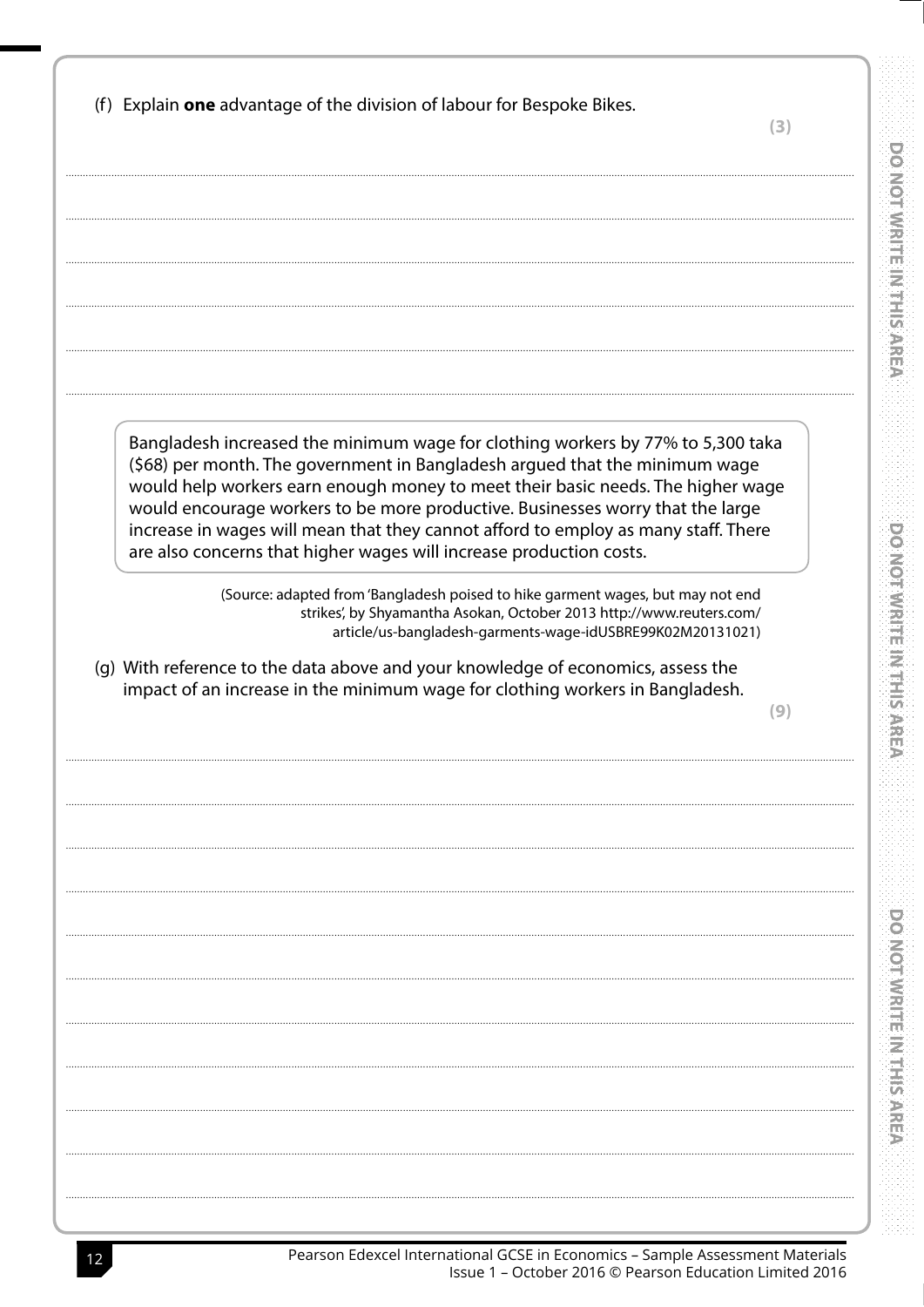| (Total for Question 2 = 20 marks) |
|-----------------------------------|
|                                   |
|                                   |
|                                   |
|                                   |
|                                   |
|                                   |
|                                   |
|                                   |
|                                   |
|                                   |
|                                   |
|                                   |
|                                   |
|                                   |
|                                   |
|                                   |
|                                   |
|                                   |
|                                   |
|                                   |
|                                   |
|                                   |
|                                   |
|                                   |
|                                   |
|                                   |
|                                   |
|                                   |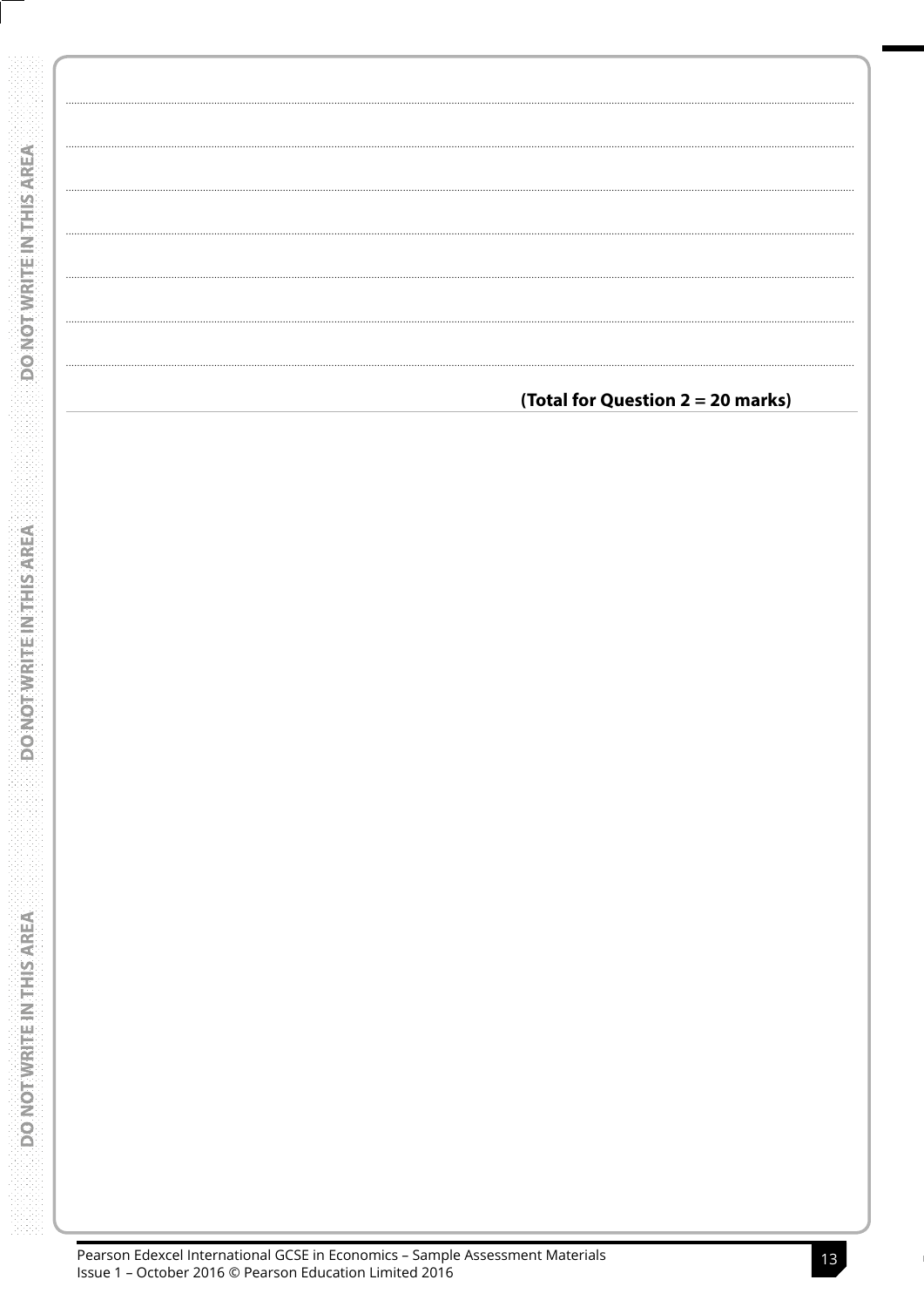- **3** Customers are unlikely to move from one bank to another, even though they can get better savings rates at other banks.
	- (a) What is the most likely reason for customers not maximising their benefit by moving from one bank to another?

**(1)**

| $\mathsf{X}$ | $\parallel$ <b>A</b> Customers are always good at calculating the benefit from changing banks |
|--------------|-----------------------------------------------------------------------------------------------|
| $\mathbb{X}$ | $\vert$ <b>B</b> Customers have habits that are hard to stop                                  |
|              | $\Box$   C Customers think saving is an inferior good                                         |
| $\mathbb{X}$ | $\vert$ D Customers experience no opportunity costs                                           |

Figure 4 shows estimates of income elasticity of demand and price elasticity of demand for cigarettes in Argentina.

| <b>Elasticity</b>           | <b>Cigarettes</b> |
|-----------------------------|-------------------|
| Income elasticity of demand | $+0.43$           |
| Price elasticity of demand  | $-0.31$           |

(Source: http://tobaccocontrol.bmj.com/content/early/2013/06/11/ tobaccocontrol-2012-050711.abstract)

#### **Figure 4**

(b) What does the data in Figure 4 show about cigarettes in Argentina?

**(1)**

| $\Box$   A They are an inferior good and demand is price inelastic              |
|---------------------------------------------------------------------------------|
| $\blacksquare$   <b>B</b> They are an inferior good and demand is price elastic |
| $\Box$ <b>C</b> They are a normal good and demand is price elastic              |
| $\Box$ <b>D</b> They are a normal good and demand is price inelastic            |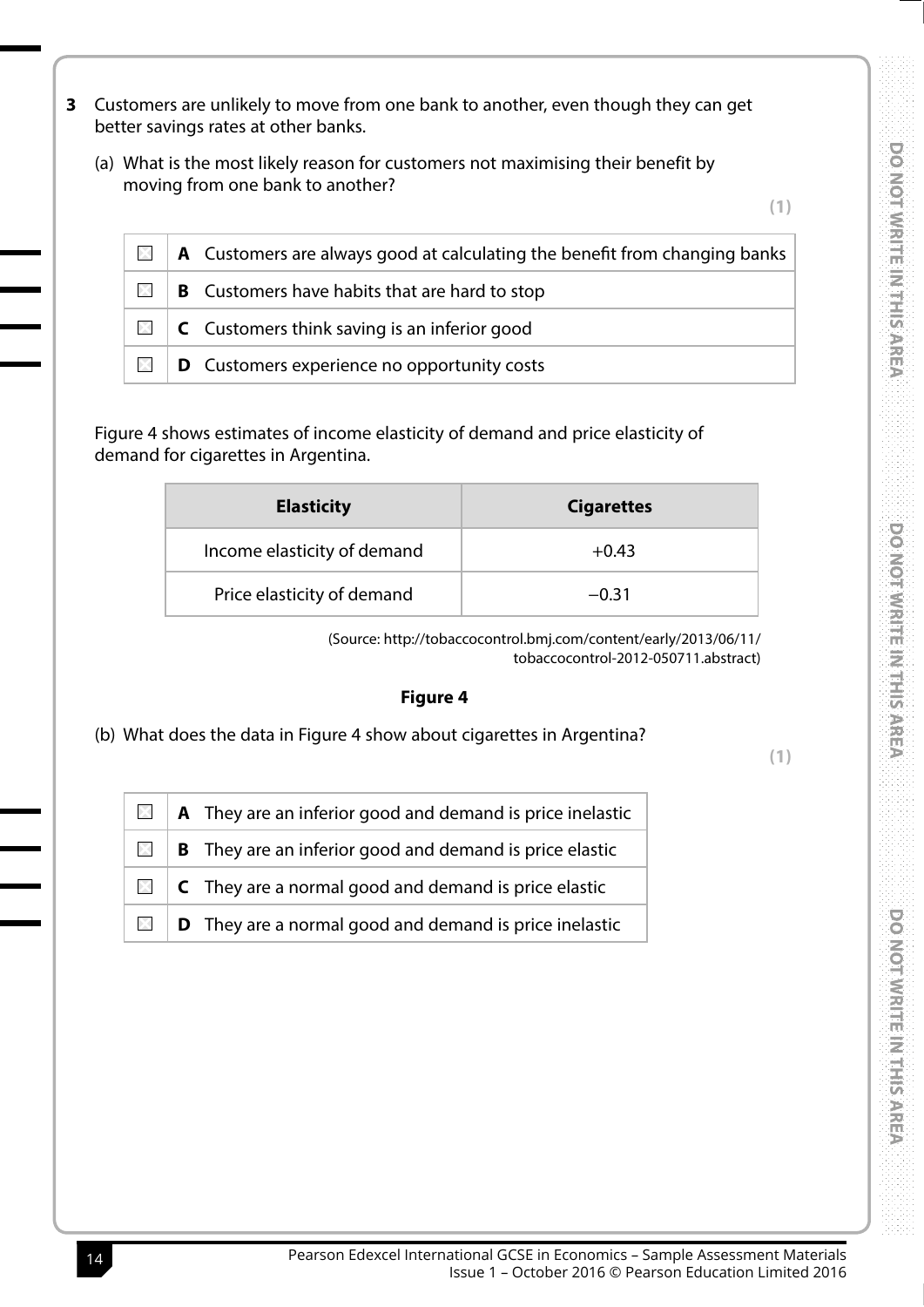An economy produces capital and consumer goods. This economy starts with unemployed resources at point X and then shifts to point Y where resources are fully employed.

(c) In the box below, draw a production possibility curve (PPC) to show an economy moving from **point X** with unemployed resources to **point Y** where resources are fully employed.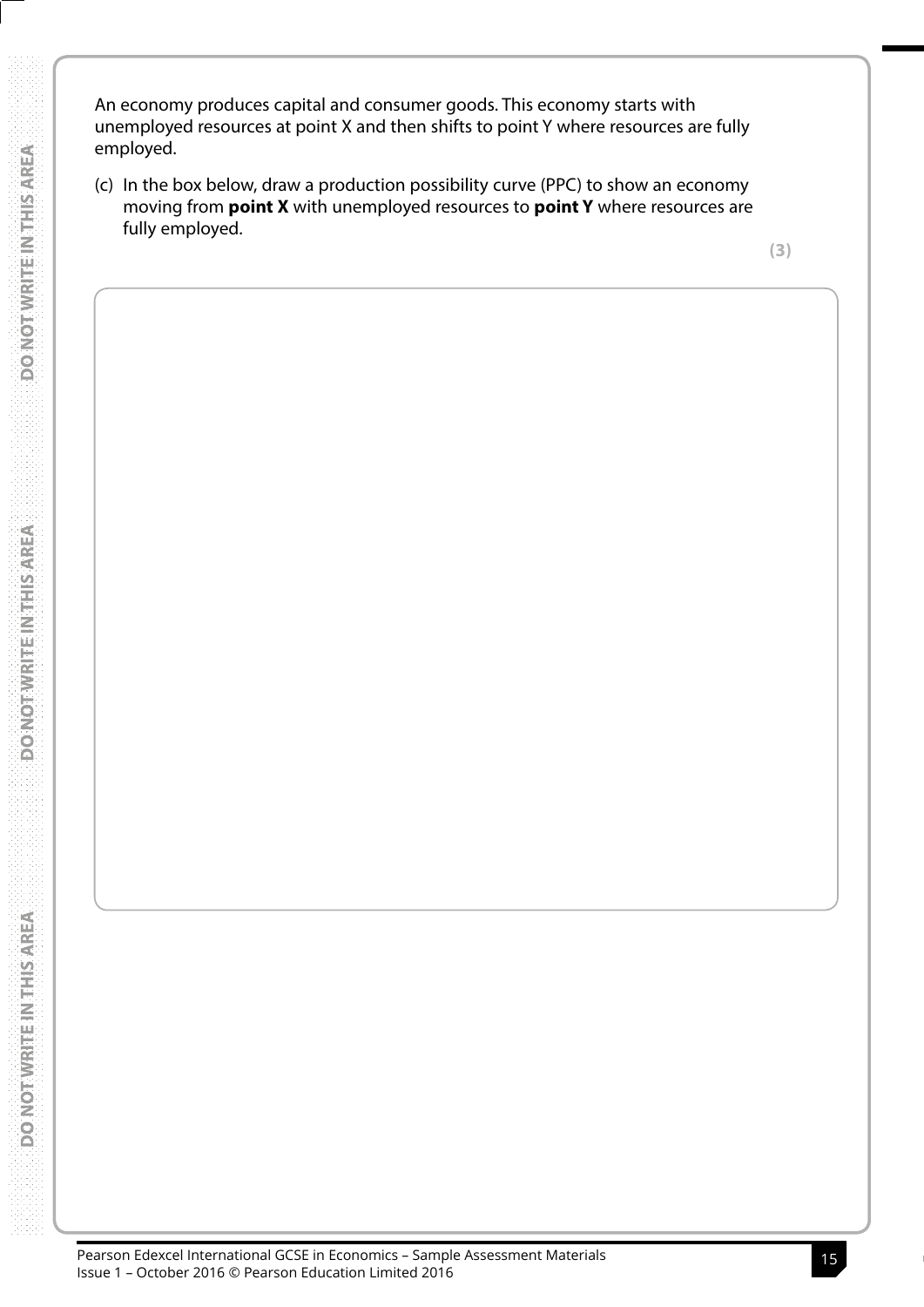The government in Ghana has been advised to use the tax revenue from oil production to increase spending on education and training. More spending on education will mean more funds to be able to provide more years of schooling. More spending on training will mean employees will understand how to do their job better. Both should mean workers are more productive. However, by investing in education and training, they will forgo spending on other parts of the economy.

(d) With reference to the data above and your knowledge of economics, analyse the impact of increased spending on education and training on the quality of labour in Ghana.

 $(6)$ 

**DO NOT WRITE IN THIS AREA** 

**DO NOT WRITE IN THIS AREA**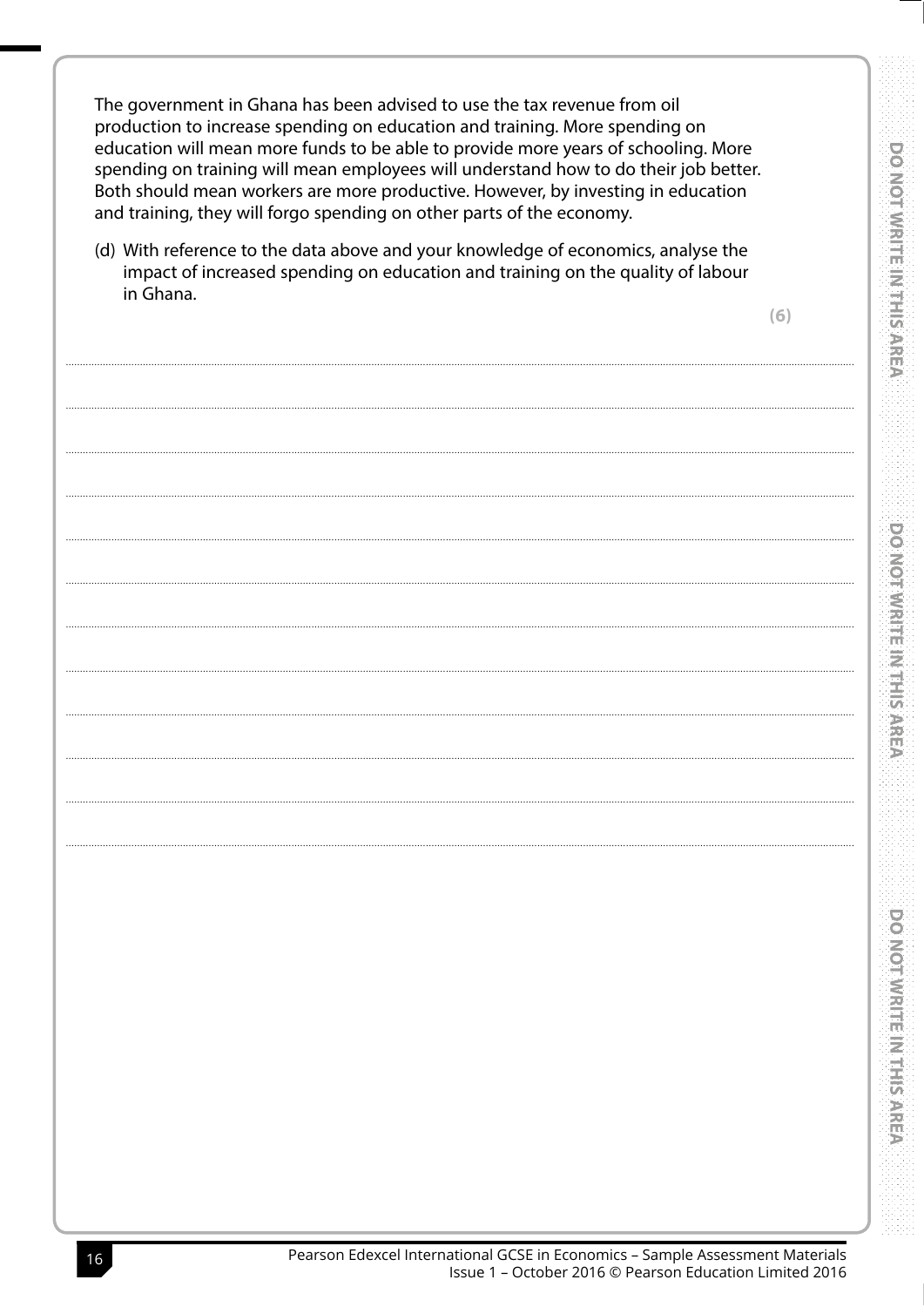Fiat is a car maker that grew in size by joining with another car maker, Chrysler, to become Fiat Chrysler®. Fiat hoped to cut costs by bulk buying and reducing research and development costs. Fiat could secure better financial terms as banks are more willing to lend at lower interest rates to bigger businesses. There was a concern that the business could become too large. Communication with more staff might be a problem and language difficulties might emerge between the Italian Fiat company and its English-speaking American company, Chrysler.

(e) With reference to the data above and your knowledge of economics, assess whether Fiat, joining with Chrysler, is likely to result in economies of scale or diseconomies of scale.

 $(9)$ 

(Total for Question  $3 = 20$  marks)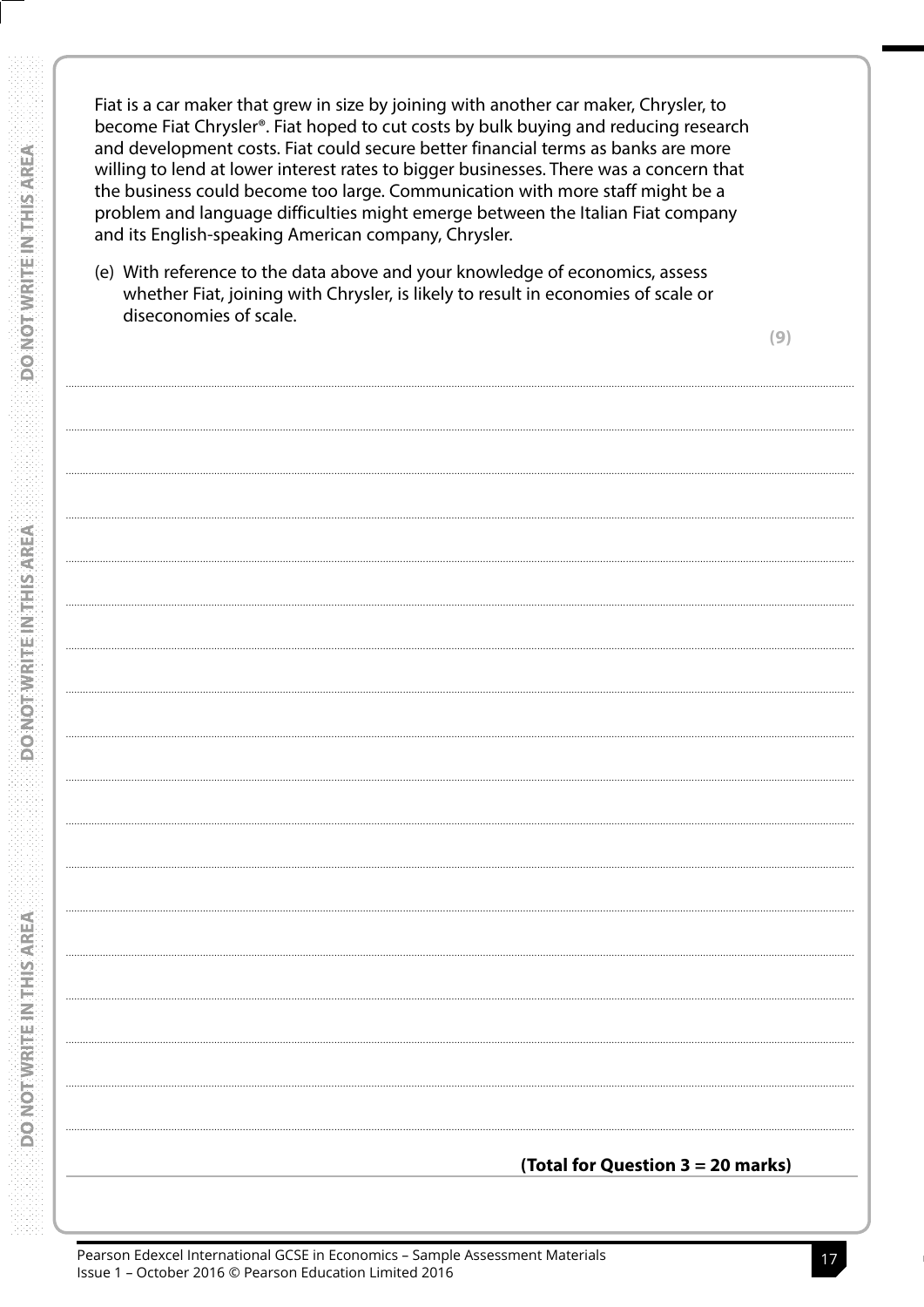**DO NOT WRITE IN THIS AREA** 

Figure 5 shows employment in the tertiary sector in the USA in the years 1994, 2004 4 and 2014.

| Year | <b>Employment in</b><br>tertiary sector (millions) |
|------|----------------------------------------------------|
| 1994 | 92.3                                               |
| 2004 | 110.4                                              |
| 2014 | 128.1                                              |

(Source: http://www.bls.gov/opub/ted/2005/dec/wk3/art01.txt)

### **Figure 5**

(a) Calculate to one decimal place the percentage change in employment in the tertiary sector between 1994 and 2014 in the USA. You are advised to show your workings.

 $(2)$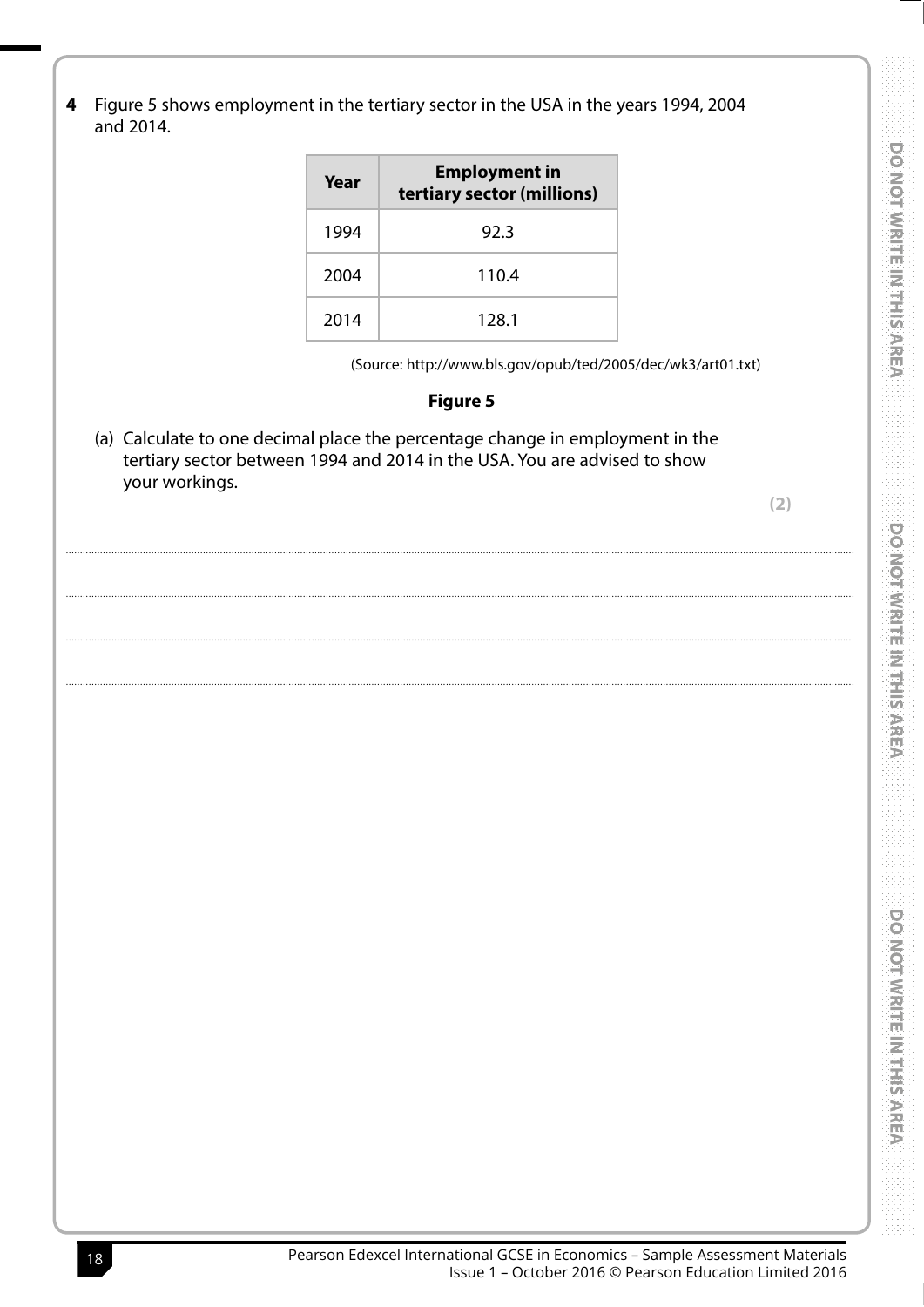### **External costs in T-shirt production**

According to the World Wildlife Fund (WWF), it takes 2700 litres of water to produce one T-shirt. Water is used not only to grow cotton but also to dye clothing. Cotton growers use pesticides and chemicals that pollute the water. The pesticides and chemicals that remain in the environment harm animals and plant life. The WWF has been working with governments to help reduce this pollution. It advises them to introduce more regulation and to fine companies that pollute. Clothing manufacturers argue that this will add to their costs and mean they will supply less. This may mean they employ fewer people and will help reduce water pollution as less clothing is being manufactured. Fines will punish those that pollute while also earning the government revenue it can use to clean up the pollution. The fines must also be large enough to persuade firms to stop polluting.

(b) With reference to the data above and your knowledge of economics, analyse the external costs that can occur in the production of T-shirts.

 $(6)$ 

AREA

**DO NOT WRITE NITHIS?**